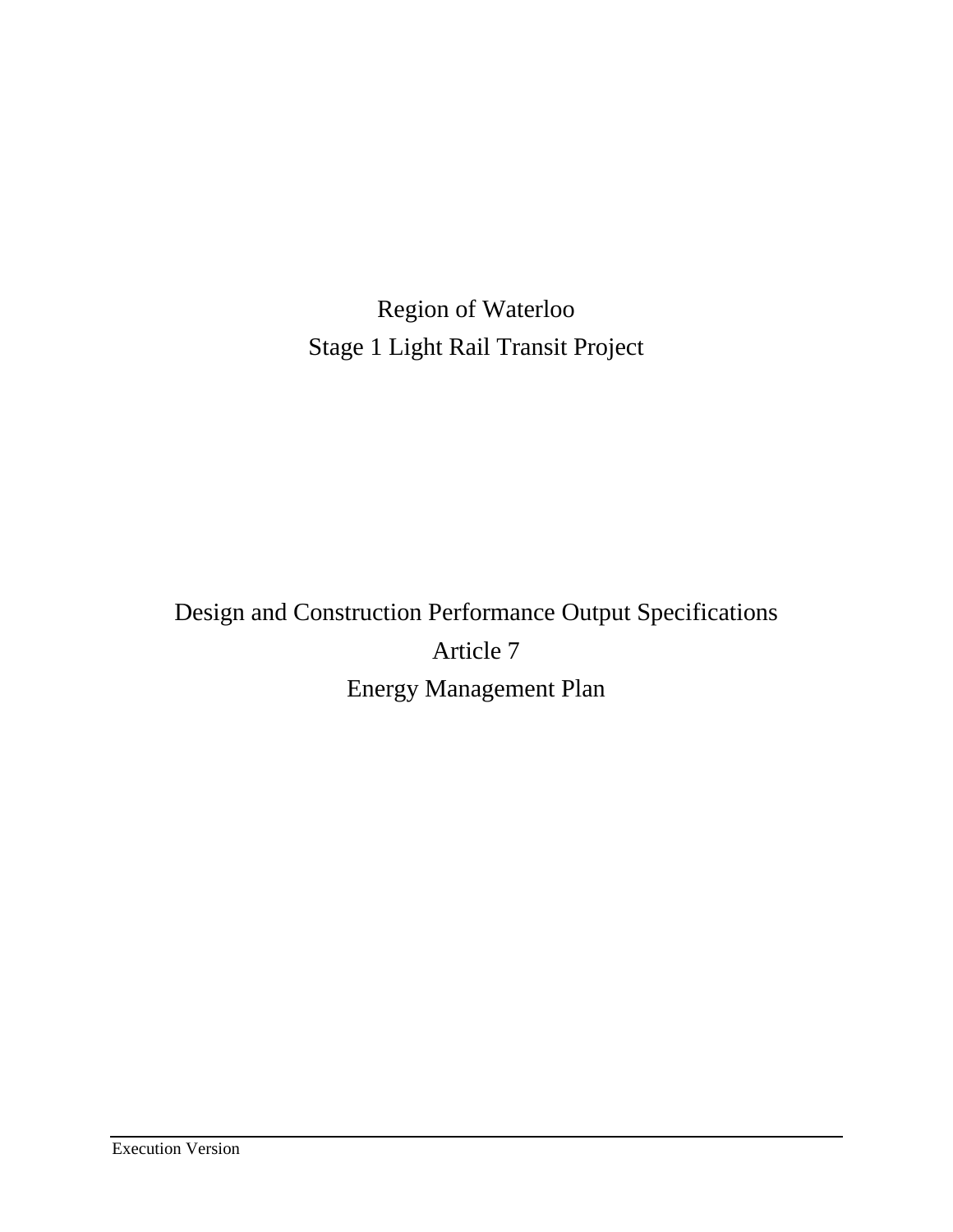# **Table of Contents**

| 7.1 |     |  |
|-----|-----|--|
|     | (a) |  |
|     | (b) |  |
|     | (c) |  |
|     | (d) |  |
|     | (e) |  |
|     | (f) |  |
|     | (g) |  |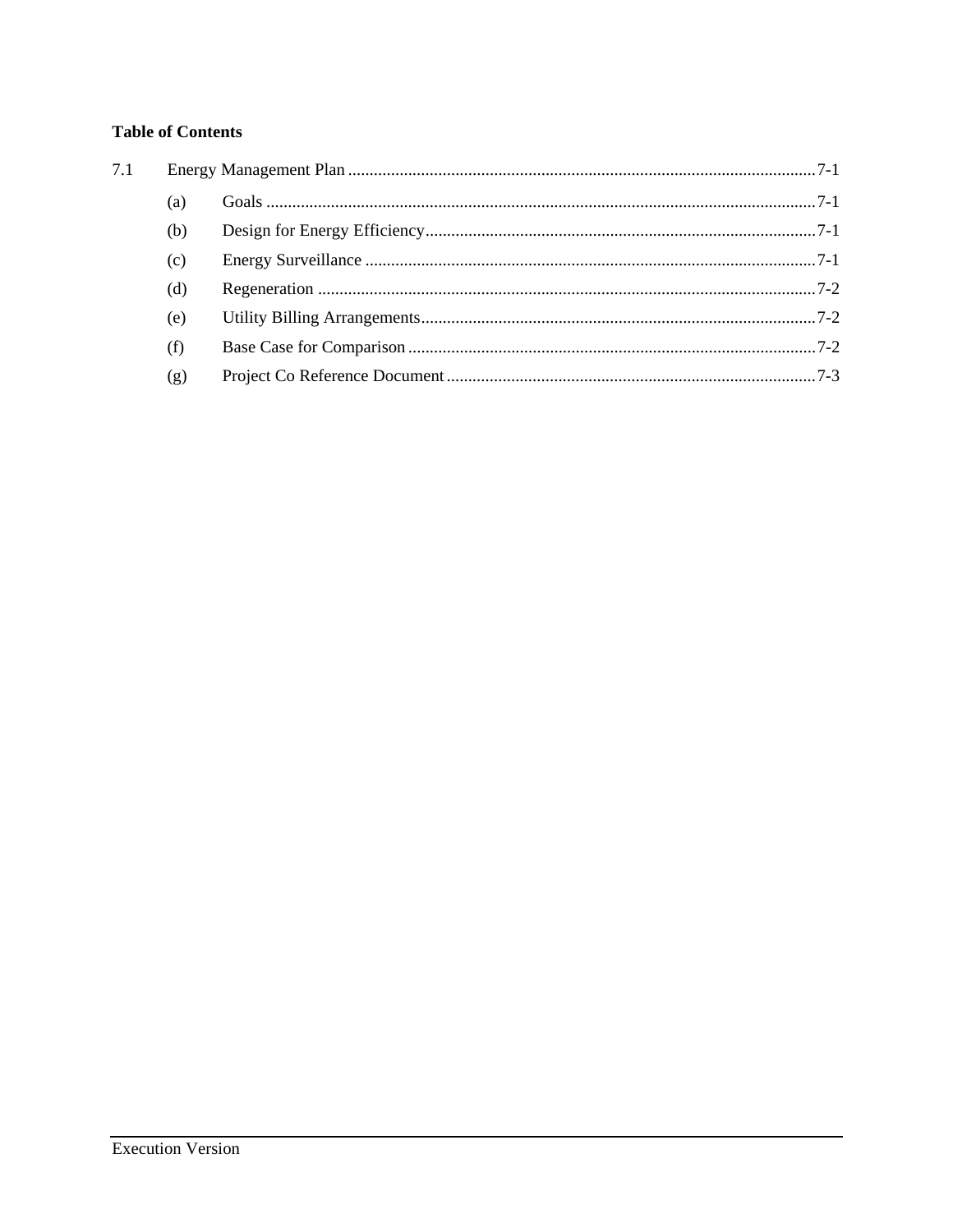Page 7-1

# **ARTICLE 7 ENERGY MANAGEMENT PLAN**

## **7.1 Energy Management Plan**

- (a) Goals
	- (i) The goal of the Energy Management Plan shall be to minimize energy costs by control of the consumption of energy consistent with the requirements of the Operations Plan. The Plan will allow Project Co to select energy-efficient equipment and provide the means to monitor energy usage on a continuous basis. This will allow the Region to intelligently monitor and control energy consumption and power demand by utilizing a demand related power supply control system to shift load peaks whenever possible.
	- (ii) Project Co shall provide a Draft Energy Management Plan as part of the Phase 1 submission and the final Energy Management Plan within one hundred twenty (120) calendar days after the issuance of Phase 1 for the power supply systems for traction power and other facilities to minimize power usage, reduce the maximum power demand and maintain the power factor at a level acceptable to the utility. Project Co shall provide trade-off information on LRV's and equipment in order to advise the Region on equipment options which may promote energy savings. In addition, Project Co shall provide operating recommendations which shall reduce the maximum power demand on the utility system.
	- (iii) The Energy Management Plan shall address the following issues:
		- A. Design for energy efficiency in passenger facilities and maintenance facilities
		- B. Energy surveillance: monitoring and automatic control
		- C. Regeneration
		- D. Utility billing arrangements.
- (b) Design for Energy Efficiency
	- (i) In developing an energy-efficient design, Project Co shall identify the major energy use centers in order that conservation efforts can be consistently applied in terms of design effort and specificity of detail.
	- (ii) Traction Power is the major energy use. Vehicle operating voltage, substation power factor, vehicle acceleration, vehicle speed, propulsion control system, and vehicle weight will impact energy use. Vehicle design coupled with the needs of the Operations Plan and load management monitoring for "catch up" operations shall be important determining factors of the final design of the power distribution system.
	- (iii) Project Co's design shall be developed for all LRT Stops and the OMSF, for HVAC and lighting, along with other energy uses, to minimize energy consumption. The design shall address heating, cooling, and lighting thresholds, insulation values, energy-efficient equipment, and the use of automatic sensors, motion detectors, thermostats and similar devices with programmable computer override. Power demand loads at all fixed facilities by location, time of day and time of year will be provided by Project Co to the Region.
- (c) Energy Surveillance
	- (i) Project Co shall develop an Energy Management System (EMS) for monitoring energy use using computer control. The EMS will be a computer-based usage monitor, display, alarm, recording and reporting system on a real time basis. It shall have the capability of on-line,

### **Confidential – Economic Interests of The Region of Waterloo and Ontario Infrastructure and Lands Corporation**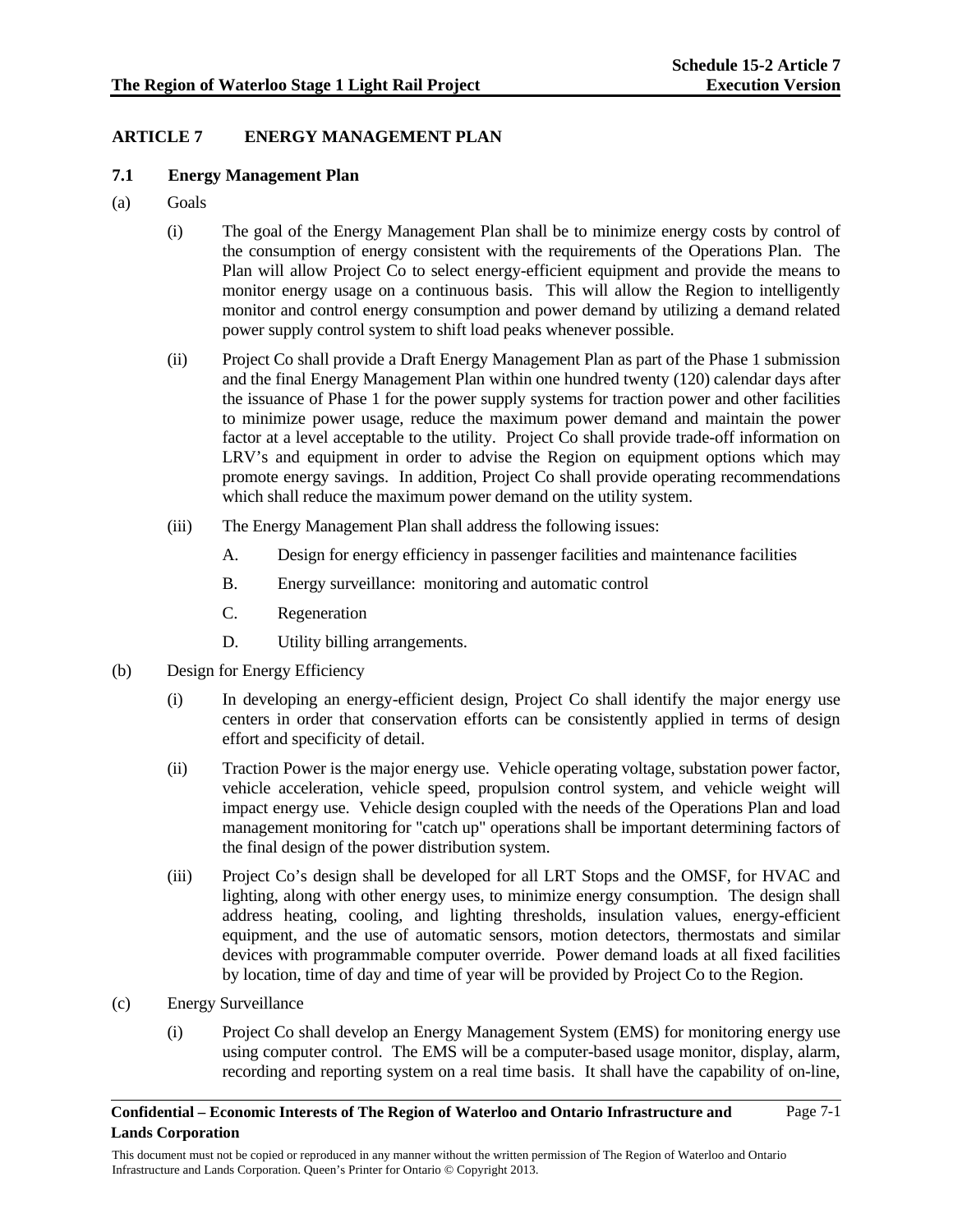time synchronized monitoring, display, alarm and recording. The system shall be described in the Energy Management Plan.

- (ii) The Energy Management Plan shall describe the sources of electrical power and the means of load control. The EMS shall monitor electrical load at all delivery points where load control capability exists. The EMS will annunciate whenever the power demand at any delivery point or group of delivery points (conjunctive demand) is at 85% of the targeted peak demand, and a load control operating procedure will be required to manage the condition.
- (iii) When incidents occur that impact normal operations, it is possible that excessive power demand will result in the recovery operation subsequent to the incident.
- (iv) Recovery Operating procedures shall be developed to effectively control power demand during catch-up, and the EMS shall be designed to meet the needs of such operations. The EMS shall not curtail or delay scheduled service through system consumption refinement, whether directly or indirectly, unless supervised by Central Control.
- (v) Information relating to the nature of each incident shall be recorded by the EMS to enable review of recovery operations by monitoring data including energy consumption, delivery point, "train" locations, time of day, etc. Such information shall include eyewitness accounts of such incidents and the planned recovery operation, against which actual performance can be compared in order to possibly institute new recovery operation procedures.
- (d) Regeneration
	- (i) The Energy Management Plan shall describe the anticipated level of traction power regeneration.
- (e) Utility Billing Arrangements
	- (i) The total cost of the energy supplied is typically based on three elements: the "energy charge", the "demand charge" and the "facilities charge". The "energy charge" is the total electrical energy used (measured in kilowatt hours) multiplied by the respective price per kilowatt hour. The "demand charge" is determined from the maximum energy demand over one or several demand periods, and the "facilities charge" is a monthly change for each point of supply. Power factor may also affect the "demand charge." As part of the Phase 1 submission, Project Co shall investigate the utility billing arrangements and propose changes to the design or operation of the LRT Project that, if accepted by the Region, would reduce the cost of power on the Stage 1 LRT Project.
- (f) Base Case for Comparison
	- (i) To allow comparisons to be made of energy savings methods the following shall be used as a base case.
	- (ii) The total power consumed and maximum power demand over a 24 hour period, 15 and 30 minute periods, respectively, utilizing:
		- A. Normal weekday schedule for vehicles.
		- B. No regeneration.
		- C. No coordination of traction power and facility power usage.
		- D. No special power reduction features on vehicles or equipment.

### **Confidential – Economic Interests of The Region of Waterloo and Ontario Infrastructure and Lands Corporation**